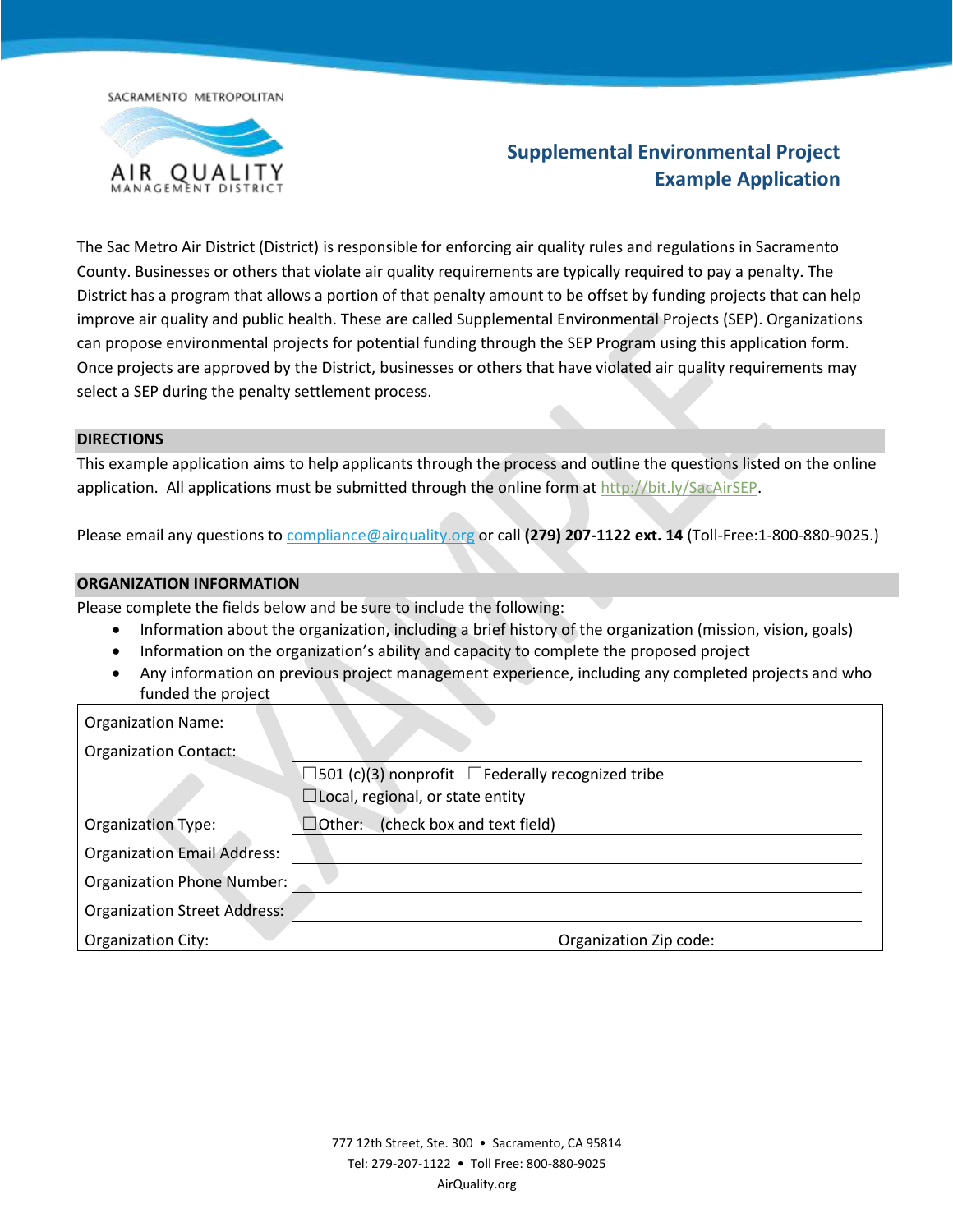| <b>Organization Website:</b>     |  |
|----------------------------------|--|
| <b>Organization Description:</b> |  |
| <b>Organization Experience:</b>  |  |
| <b>Applicant Name:</b>           |  |
| <b>Applicant Title:</b>          |  |
| <b>Applicant Email Address:</b>  |  |
| <b>Applicant Phone Number:</b>   |  |

# **PROJECT TIMELINE INFORMATION**

Complete all fields listed below:

- Be sure to include where the proposed Project will take place with an estimated start and end date.
- For the project timeline, include any dates of major milestones required to implement the Project.

| Project Name:              |  |
|----------------------------|--|
| Project Location:          |  |
| <b>Planned Start Date:</b> |  |
| Planned End Date:          |  |
|                            |  |
| Project Timeline:          |  |